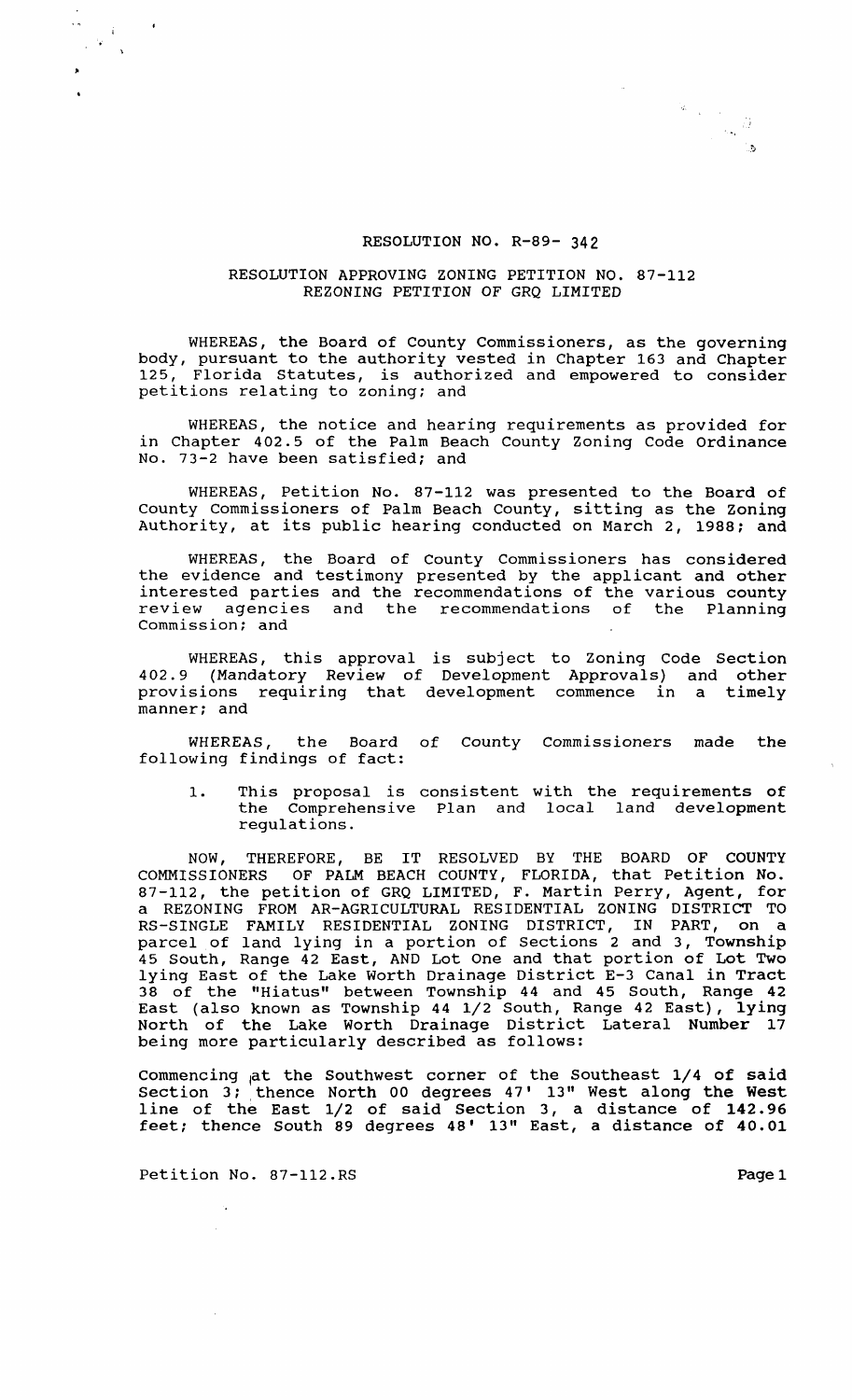feet to a POINT OF INTERSECTION of the Northerly Right-of-Way line of Hypoluxo Road (as now laid out and in use) as recorded in Road Book 4, Page 1, with the Easterly Right-of-Way line of Jog Road Look I, rage 1, when the Easterly Right of May rine or bog Page 136; thence North 00 degrees 47' 13" West, along the said easterly Right-of-Way line of Jog road, same line also being 40 easterly wight of way time or bog road, bame time also being 40<br>feet east (as measured at right angles) and parallel with the said West line of the East 1/2 of section 3, a distance of 2400.97 feet to a POINT OF INTERSECTION with the centerline of the Lake Worth Drainage District Lateral Number 17 Canal as described in Official record Book 2411, Page 114 said POINT OF BEGINNING of this description; thence continuing North 00 degrees 47' 13" West, along said Easterly Right-of-Way of Jog Road, a distance of 2770.69 feet to a POINT OF INTERSECTION with the southerly Right-of-way line of the Lake Worth Drainage District Lateral Number 16 Canal, as described in Official Record Book 2393, Page 1134; thence North 89 degrees 11' 55" east along the said Southerly Right-of-Way Line of the Lake Worth Drainage district Lateral Number 16 Canal, same line also being 35.00 feet arberice Laborar Namber 10 bands, Bamb Tine arbe boing boved 1990 north Line of the said East 1/2 of section 3, a distance of 2686.02 feet to the West line of said section 2; thence North 89 degrees 24' 10" East continuing along the said Southerly Rightacyreco in the Ease concinaing arong the Sara Southerly higher of the Lake Worth Drainage District Lateral Number 16 Canal, same line also being 35.00 feet South of (as measured at edmar, bame time also being 59:00 leet bouth of (as measured at of said section 2, a distance 2002.52 feet; thence South 00 degrees 26' 12" East, a distance of 655.79 feet; thence North 89 degrees 37' 00" East, a distance of 213.35 feet to a POINT OF INTERSECTION with the Westerly Right-of-Way line of Lake Worth Drainage District E-3 Canal as described in Official Record Book 2393, Page 1133; thence South 05 degrees 28' 31" East along the said Westerly Right-of-Way Line of the Lake Worth Drainage District E-3 Canal, a distance of 2158.29 feet to a POINT OF INTERSECTION with the said centerline of the Lake Worth INTERSECTION with the said centerline of the Lake Worth<br>Drainage District Lateral Number 17 Canal; thence North 89 degrees 46' 25" West along the said centerline of the Lake Worth Drainage District Lateral Number 17 Canal, a distance of 2403.05 feet; thence continuing along said centerline of the Lake Worth Drainage District Lateral Number 17 Canal South 89 degrees 14' 14" West, a distance of 2671.59 feet to the POINT OF BEGINNING.

TOGETHER WITH the following described parcel.

Commencing at the Northeast corner of said section 2; thence South 00 degree 19' 58" East along the East line of said Section 2, a distance of 20.00 feet to the POINT OF BEGINNING of this description; thence continuing South 00 degrees 19' 58" East along said East line of Section 2, same line also being the Northerly projection of and the West line of Plat of Concept Homes of Lantaha Plat No. 2 and Plat No. 3 as recorded in Plat Book 38, Page '13 and 14 and Plat Book 39, Page 123 thru 125, a distance of 2790,84 feet to the Southeast corner of the

Petition No. 87-112.RS Page 2

*i'* 

 $\left( \begin{array}{c} 1 \\ 1 \end{array} \right)$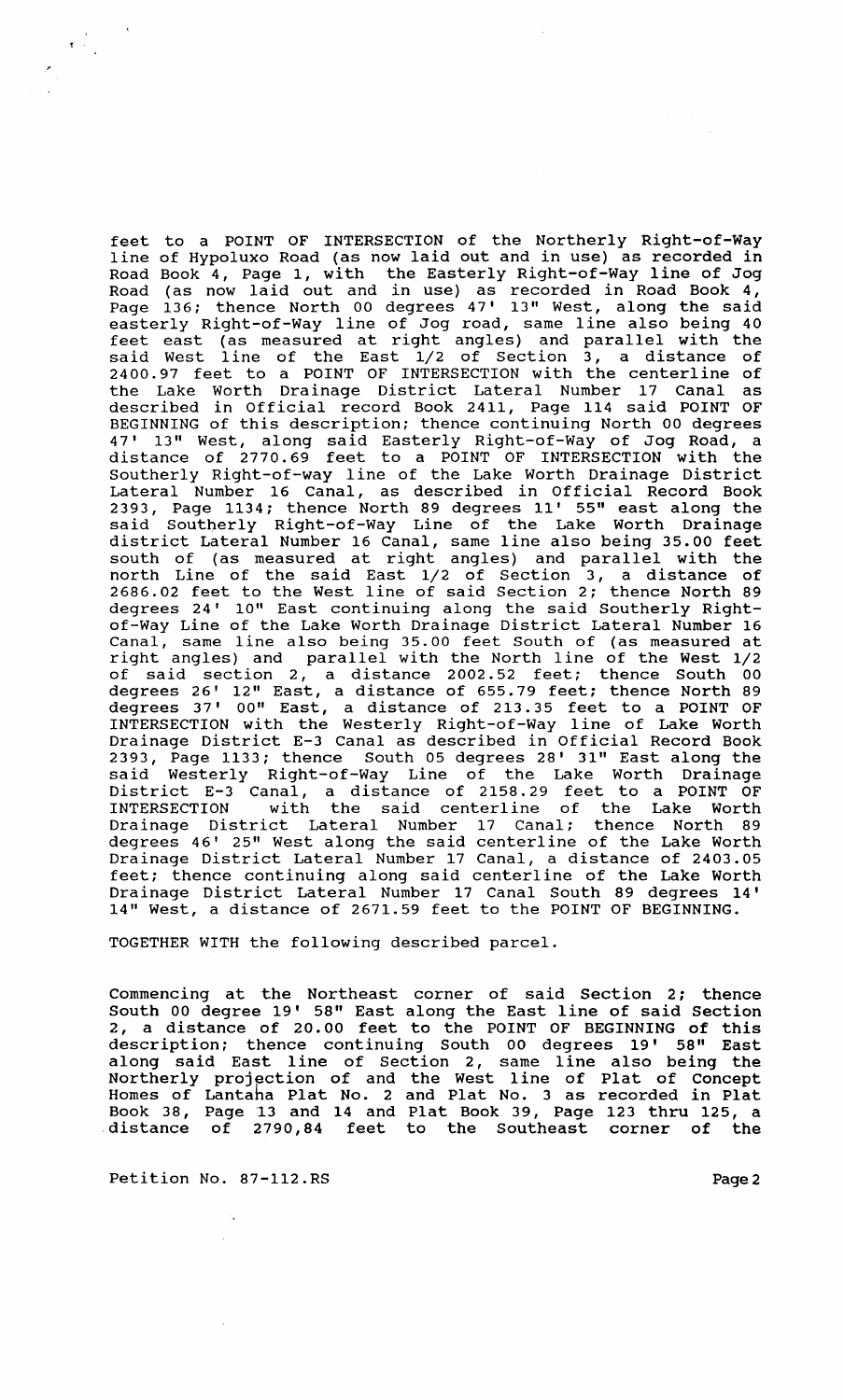Northeast 1/4 of said section 2; thence North 89 degrees 46' 27" West, along the South line of the said Northeast 1/4 of section 2, a distance of 2665.22 feet to the center of said Section 2; thence North 89 degrees 46' 25" West, along the South line of the Northwest 1/4 of said section 2, a distance of 169.69 feet to the Easterly Right-of-Way Line of the Lake Worth Drainage District E-3 Canal as described in Official record Book 2393, Page 1133; thence North 05 degrees 28' 31" West along the said Easterly Right-of-Way Line of Lake Worth Drainage District E-3 Canal, a distance of 2086.51 feet; thence North 89 degrees 37' DO" East, a distance of 353.56 feet to the West line of the Northeast 1/4 of said section 2; thence North 00 degrees 25' 10" West along the said West line of the Northeast 1/4 of Section 2, a distance of 673.28 feet; thence North 89 degrees 25' 14" East along a line 20.00 feet South (as measured at right angles) and parallel with the North line of the said Northeast 1/4 of section 2, same line also being the Southerly Right-of-Way Line of the Lake Worth Drainage District Lateral Number 16 Canal as described in Official Record Book 2393, Page 1133, a distance of 2669.27 feet to the POINT OF BEGINNING;

TOGETHER WITH the following described parcel:

 $\sim$   $\,$   $\,$  $\mathbb{Z}_2$ 

> Commencing at the Northeast Corner of said Lot One, Hiatus Tract 38, same point also being the Southeast Corner of section 35, Township 44 South, Range 42 East; thence South 38 degrees 28' DO" East along the Easterly Line of said Lot One, a distance of 52.25 feet to the POINT OF BEGINNING; thence continuing South 38 feet to the POINT OF BEGINNING, CHOICE SONSTITUTED Jot One, a degrees 28' 00" East along the Easterly Line of said Lot One, a distance of 693.39 feet to a POINT OF INTERSECTION with the Northerly Right-of-Way Line of Lake Worth Drainage District Lateral Number 16 Canal as described in Official Record Book 2393, Page 1133 said point being North 38 degrees 28' 00" West, a distance of 63.34 feet from the Northeast Corner of section 2 of said Township 45 South, Range 42 East; thence South 89 degrees 25' 14" West along the said Northerly Right-of-way Line of Lake Worth Drainage District Lateral Number 16 Canal, same line also being 50.00 feet North (as measured at right angles) and parallel with the South line of said Lot One, Hiatus Tract 38, a distance of 2670.86 feet crossing into said Lot Two, Hiatus Tract 38; thence continuing along said Northerly Right-of-Way Line of Lake Worth Drainage District Lateral Number 16 Canal, same line also being 50.00 feet North as measured at right angles) and ared points of the South line of said Lot Two, Hiatus Tract 38, South 89 degrees 24' 10" West, a distance of 376.88 feet to a POINT OF INTERSECTION with the Easterly Right-of-Way Line of Lake Worth Drainage District E-3 Canal as described in Official Record Book 2411, Page 1114: thence North 03 degrees 20' 59" West along the said Easterly Right-of-Way Line of Lake Worth Drainage District E-3 Canal, a distance of 647.74 feet to a POINT OF INTERSECTION with the Southerly Right-of-Way line of Lantana Road, also  $km$ own as State Road 812, (as now laid out and in use) as shown on State Road Department Right-of-Way Map, section 9353- 150, Sheets 1 and 2 of 2, dated 1952; thence South 88 degrees 25'

Petition No. 87-112.RS Page 3